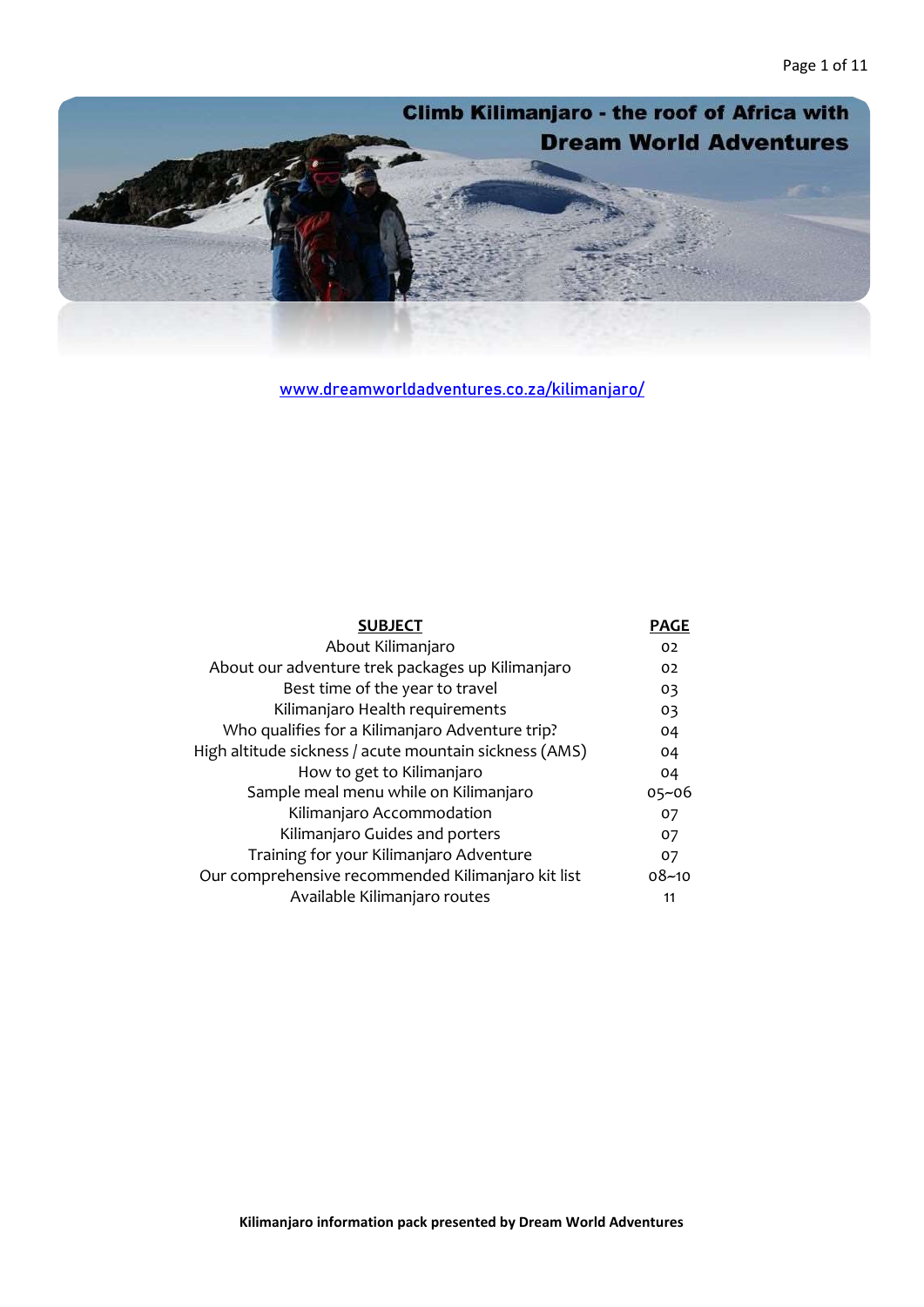# **About Kilimanjaro**

Kilimanjaro, a metaphor of the compelling beauty of the East Africa with its glaciers and veils of clouds, stands out on the plains of Tanzania like a beacon calling adventurous from all over the worlds to attempt the success and glory of standing on her summit at Uhuru Peak.

The first ascent of Kilimanjaro was accomplished by Hans Meyer in 1891, reaching Uhuru peak, the summit of Kilimanjaro, is definitely a life-changing experience and a huge achievement. Kilimanjaro is formed by 3 volcanoes, Shira, Mawenzi and Kibo (Kibo being the highest of the three).

Kilimanjaro is not only one of the 7 summits of the world representing Africa, but also the highest free-standing mountain in the world, at 5895 meters (19336 feet) above sea level.

Kilimanjaro is one of the world's most accessible high summits; this offers a unique opportunity for novice high altitude mountaineers to experience the uniqueness that summating a great mountain offers.

Mount Kilimanjaro, situated in the Kilimanjaro National Park, is 755sq km (+/- 470 sq. miles) and located in Northern Tanzania.

- The slopes of the National park are populated by local Tanzanians and are mainly used for agricultural purposes. The climate here is ideal for coffee plantations, for which East Africa is world renowned for.
- The rains forest starts at around 1800 meters and extends to around 3000 meters. On all hikes up Kilimanjaro you will be overwhelmed by this lush rain forest.
- From 3000 meters until around 4000 meters you find the heath and moorland area, with vegetation much like that of the Cape's 'fynbos'.
- 4000 ~ around 4500 meters you find a semi-desert with spares or no vegetation, and the stage is often compared to walking on the moon.
- From here to the summit you finally reach the alpine desert. On the summit area you will find permanent ice fields, with snow and ice lower. It is however a possibility to hike up to the summit and not walk on any ice or snow. For this reason your choice of departure date is very important.

# **About our adventure trek package up Kilimanjaro**

Making a reservation with Dream World Adventures is easy and convenient.

Choosing Dream World Adventures to be your operator for your adventures hike up Kilimanjaro will provide you the opportunity to be assisted with fellow adventures seekers that have been promoting Kilimanjaro since 1995 and have numerous successful summits of the mountain. Our staff has also successfully summated other high altitude mountain that includes Mt. Kenya (both the trekking and also the climbing peaks) Mt. Elbrus in Russia and also Mt. Aconcagua in South Africa.

Our knowledge of Mount Kilimanjaro is UN rivalled and we can also assist you in obtaining the specialty equipment, either through purchase or rental with our partner companies at discounted rates. Our main goal is to offer a 100% chance of reaching the summit of Kilimanjaro safe and successfully.

Dream World Adventures have negotiated competitive rates with all our suppliers, with which we are able to provide our clients with discounted travel packages. We also have discounted airfares with Kenya Airways or RwandAir that can be packaged together for flights from Johannesburg in South Africa.

For clients travelling from South Africa and on passports other than South African where visas may be required, we also provide a visa service so that all your documents are in order prior to arrival in Kilimanjaro.

Detailed Kilimanjaro briefings can be arranged at our office upon request where a 3D scale model of the mountain will give you a better idea of the various route options and day-to-day plan of action.

At Dream World Adventures we strive to provide the best service combined with exert knowledge to our clients undertaking this life-changing adventure and this service does not end on the day of your departure! We offer an emergency contact number in the event of anything unforeseen.

We let our clients do talking when it gets to our service – testimonials of recent clients that climbed with us can be found on our **Facebook page**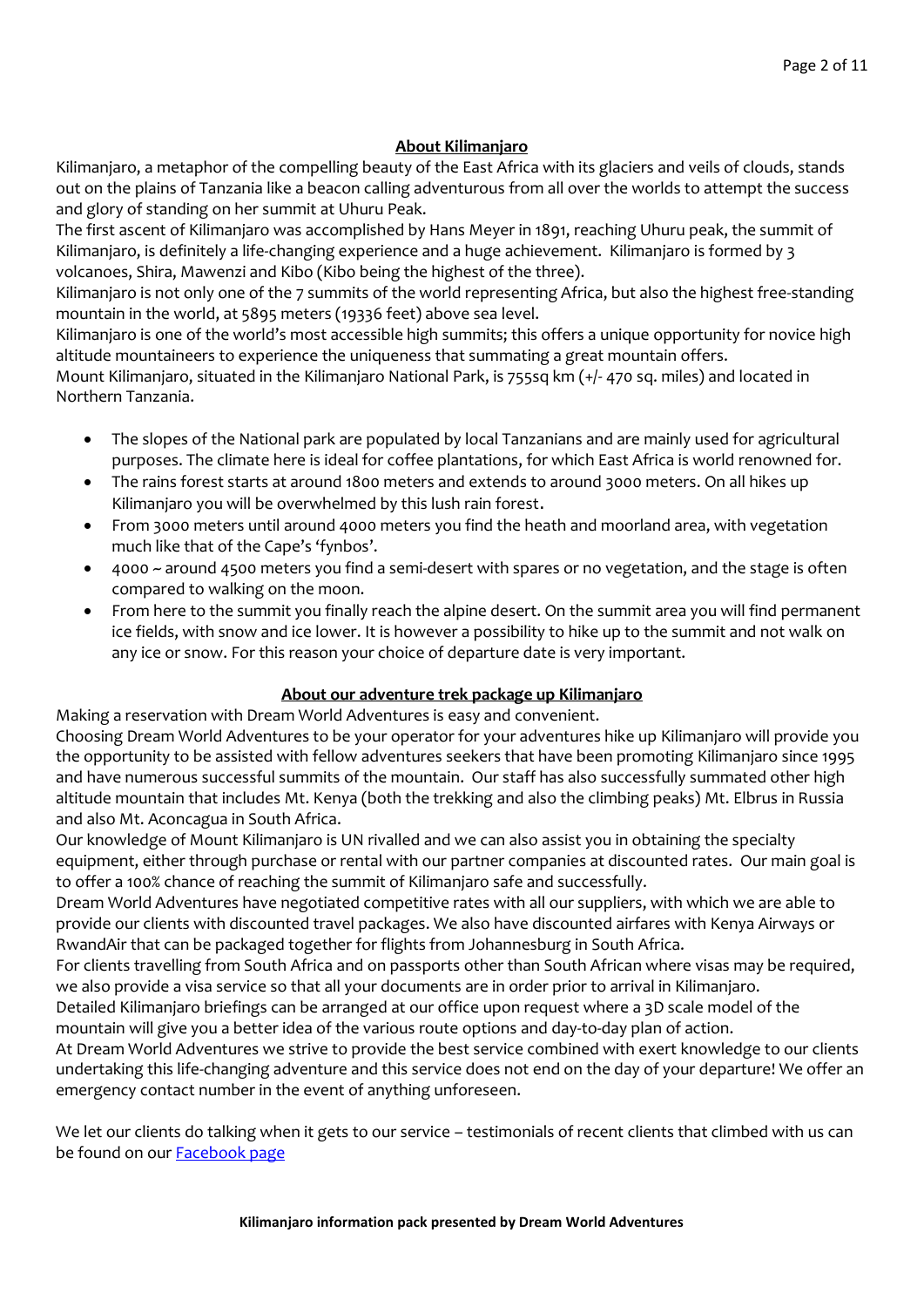### **Best time of the year to travel**

Your adventure climb up Kilimanjaro can start on any day of the week all year round. The best travel dates up Kilimanjaro however will be during January until March, and from end June to end October due to the weather conditions traditionally being more stable during that time.

Weather conditions on Kilimanjaro, like all other high altitude mountains, however are unpredictable and can change rapidly, hence go prepared!

Another consideration to take into account when planning your Kilimanjaro climb is to have your summit attempt fall during a full moon cycle. All Kilimanjaro summit attempts start around midnight, having a full moon during your trek up to Uhuru peak, the summit on Kilimanjaro, will provide you with more natural light to make your climb saver and easier.

For your convenience we have listed the full moon dates for the near future, and also the indicative itinerary starting dates which are based on a standard 6 day route up Kilimanjaro.

As mentioned however please note that your Kilimanjaro adventure is not restricted to the below mentioned dates and can start on any day of the week, depending on availability.

Full moon on 16/02/2022 – Travel to Moshi on the **12/02/2022** & start your hike on the 13/02/2022 Full moon on 18/03/2022 – Travel to Moshi on the **14/03/2022** & start your hike on the 15/03/2022 Full moon on 16/04/2022 – Travel to Moshi on the **12/04/2022** & start your hike on the 13/04/2022 Full moon on 15/05/2022 – Travel to Moshi on the **11/05/2022** & start your hike on the 12/05/2022 Full moon on 14/06/2022 – Travel to Moshi on the **10/06/2022** & start your hike on the 11/06/2022 Full moon on 13/07/2022 – Travel to Moshi on the **09/07/2022** & start your hike on the 10/07/2022 Full moon on 14/06/2022 – Travel to Moshi on the **10/06/2022** & start your hike on the 11/06/2022 Full moon on 13/07/2022 – Travel to Moshi on the **09/07/2022** & start your hike on the 10/07/2022 Full moon on 12/08/2022 – Travel to Moshi on the **08/08/2022** & start your hike on the 09/08/2022 Full moon on 10/09/2022 – Travel to Moshi on the **07/09/2022** & start your hike on the 08/09/2022 Full moon on 09/10/2022 – Travel to Moshi on the **05/10/2022** & start your hike on the 06/10/2022 Full moon on 08/11/2022 – Travel to Moshi on the **04/11/2022** & start your hike on the 05/11/2022 Full moon on 08/12/2022 – Travel to Moshi on the **04/12/2022** & start your hike on the 05/12/2022

#### **Kilimanjaro Health Requirements**

It is compulsory for travellers to Tanzania to have a Yellow fever inoculation. This must be done at least 10 days prior to departure, however, if possible, try to have it done timeously to avoid any possible side effects that could negatively affect your climb . It is also highly recommended to take precautions against malaria. (Please check with your nearest travel clinic). Although no mosquitoes are found on Kilimanjaro due to the high altitude, it is still necessary as most Kilimanjaro expeditions will start from Moshi (closest town to Mount Kilimanjaro). Also, should you take the option of visiting Zanzibar Island, or one of Tanzania's other National parks, you will be at risk. It is not compulsory to undergo a full medical check-up, that includes a stress ECG, prior to planning and hiking up Mount Kilimanjaro, but it is highly recommended for a safe and enjoyable adventure.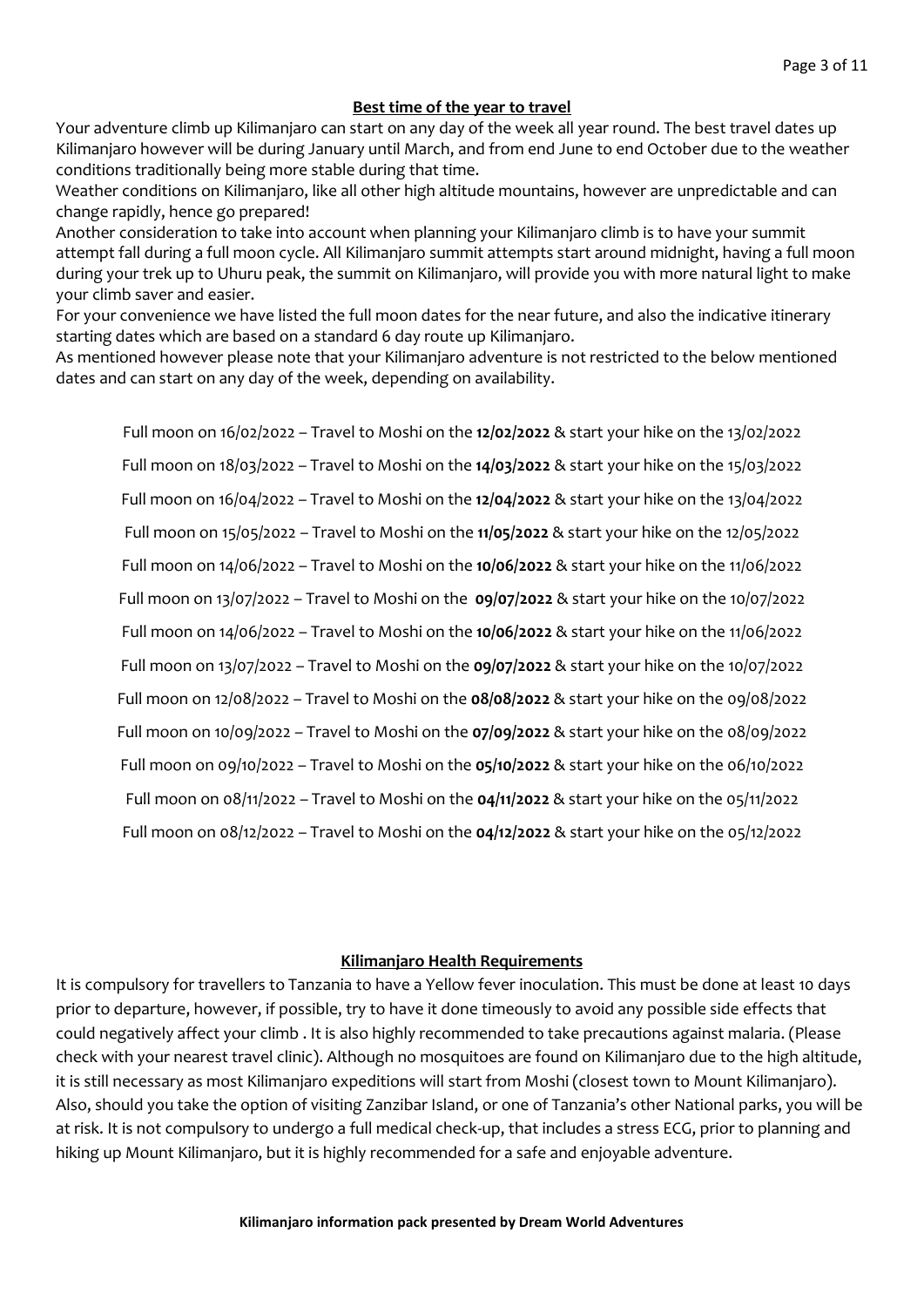# **Who qualifies for a Kilimanjaro Adventure trip?**

The Tanzania National Park Authorities requires that a person be at least 10 years old for a summit attempt up Kilimanjaro. Our recommendation however is to rather wait until your child is 15 years or older. A summit attempt puts a person under enormous physical and mental strain and young children are normally not yet developed to adapt to this challenge. There is no restriction as far as the maximum age is concerned and many people in their 70's have in the past successfully summited Kilimanjaro with and without additional support. Kilimanjaro is a strenuous hike, but there is no climbing with ropes, so no prior experience is needed, meaning that it can be attempted by any fit and healthy person. We do however recommend that Kilimanjaro is given the respect that it deserves. Do not take any unnecessary risks and rather ensure that you prepare as best possible and ensure your health status by undergoing a full medical check-up, which includes a stress ECG.

### **High altitude sickness / acute mountain sickness (AMS)**

Most people that are not acclimatized can be affected by AMS. Altitude sickness is mainly caused due to a lack of barometric pressure and oxygen concentration in the air. The most effective way to increase your chances of not being effected by AMS will be to acclimatize adequately on your hike up Kilimanjaro. This is done by ascending slowly to a higher altitude and to drink enough water to avoid dehydration (around  $3 \sim 5$  litres per day). Apart from hydration being key to the acclimatization process, so is a slow pace, proper nutrition and maintaining a comfortable body temperature – here where correct equipment plays an integral part.

There is medication available from most travel clinics that will be able to also assist you to acclimatize, but unfortunately none that will be 100% effective. The most common first symptoms of AMS will be lack of appetite, headaches & nausea.

## **How to get to Kilimanjaro**

On the mainland of Tanzania the two major airports are Dar es Salaam International Airport and Kilimanjaro International Airport.

The most convenient Airport to fly to for an adventure trip up Kilimanjaro will be *Kilimanjaro International Airport*; however flights to Kilimanjaro International Airport are mostly via Dar es Salaam or Nairobi in Kenya. All our Kilimanjaro Adventure trips start from Moshi in Tanzania, with Kilimanjaro International Airport being approximately 45 minutes' drive.

Dream World adventures are able to assist you with connecting flights from Dar es Salaam Airport or Nairobi - Jomo Kenyatta International Airport (JKIA), or with flights from Johannesburg in South Africa. We are also able to arrange for a private road transfer from Nairobi to Moshi.

Contact us before making your flight arrangements, as we can advise you correctly on your best course of action.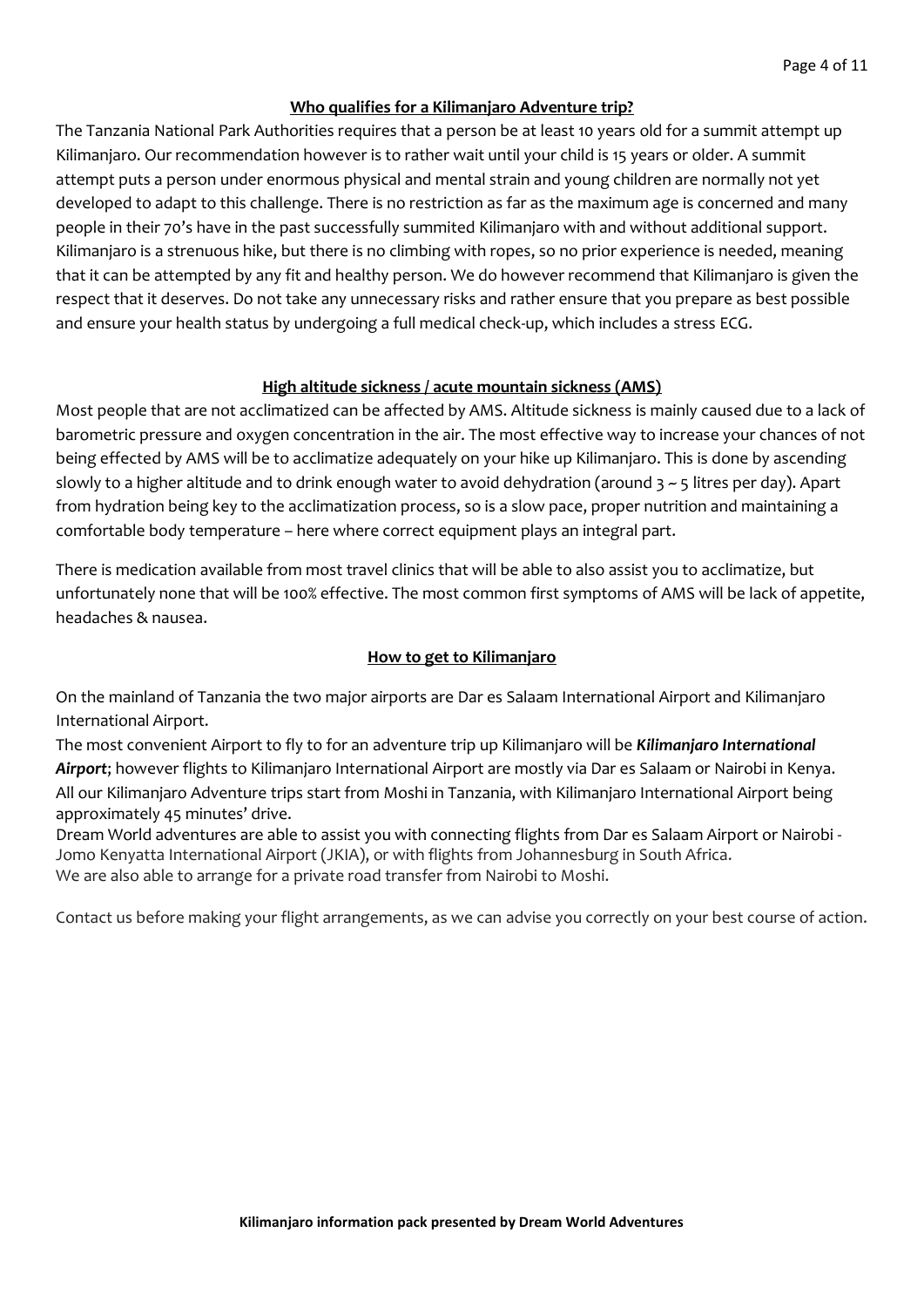### **Sample meal menu while on Kilimanjaro**

For each group on Kilimanjaro a dedicated cook will be part of the logistical team. All cooking and eating utensils are provided and much afford are given in order to provide each client with a healthy and nutrition meal that has been carefully planned to increase chances of reaching the summit. Below you will find the standard menu and also vegetarian menu available.

### **Standard Menu**

*DAY 01* Breakfast: Basic breakfast at hotel Lunch packet: Bun with salami and cucumbers Green pepper, carrots & fruit Dinner: Soup of the day with bread Fried beef with roast potatoes, rice, carrots & cabbage Fruit Warm coffee or tea

#### *DAY 03*

Breakfast: Oats with milk Boiled egg, Spanish omelette or fried egg with bacon Bread with warm coffee or tea Lunch: Boiled egg, salami sandwiches Cheese, fruit Dinner: Beef goulash with beans Bread with warm coffee or tea Fruit

*DAY 02* Breakfast: Oats with milk Boiled egg, Spanish omelette or fried egg with bacon Bread with warm coffee or tea Lunch: Boiled egg, salami sandwiches Cheese, fruit Dinner: Spaghetti with meat sauce, or fish with rise Fruit Warm coffee or tea

#### *DAY 04*

Summit nights: Warm coffee or tea with biscuits Orange squash or soup Lunch: French toast Macaroni with meat sauce Bread with warm coffee or tea Dinner: Roast chicken with vegetables fired rice, green peppers, carrots Pancake with honey Bread with warm coffee or tea

### *DAY 05*

Breakfast:

Oats with milk Boiled egg, Spanish omelette or fried egg with bacon Bread with warm coffee or tea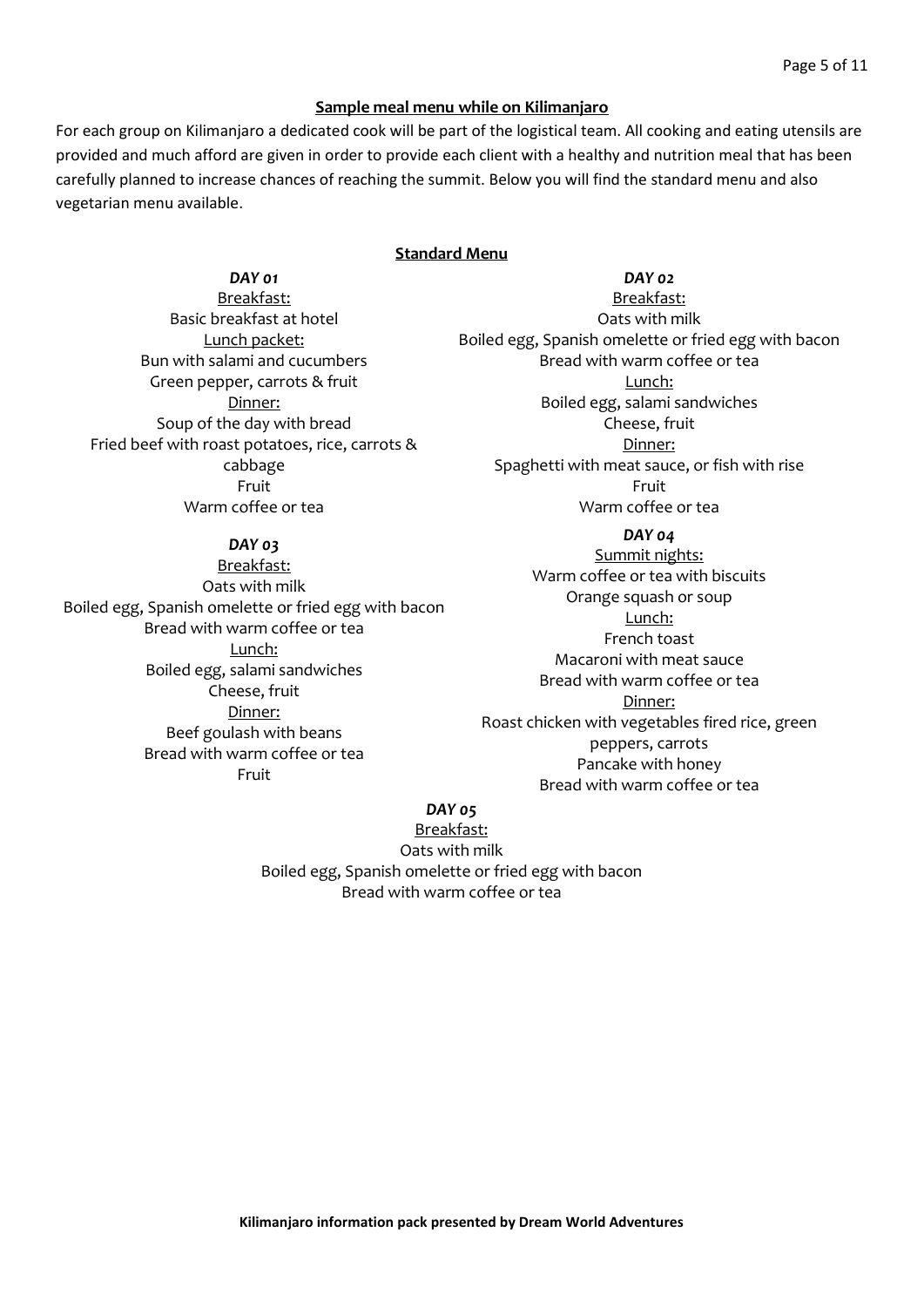#### **Vegetarian Menu**

#### *DAY 01*

Breakfast: Basic breakfast at hotel Lunch packet: Bun with salami and cucumbers Green pepper, carrots & fruit Dinner: Vegetable soup with toast Spaghetti/Fry Potatoes/Vegetable sauce Mixed salad/Fruits Bread with warm coffee, tea or Milo

## *DAY 03*

Breakfast: Fresh fruits/Porridge/Toast with Jam, Honey, Butter Bread with warm coffee, tea or Milo Lunch: Cucumber sandwich/Carrots/Biscuits/Cake/Fruits Tea/Coffee/Milo Dinner: Vegetable soup/Mushroom soup with toast Rice/Vegetable sauce Bread with warm coffee, tea or Milo

#### *DAY 05*

Summit nights: Warm coffee or tea with biscuits Orange squash or soup Lunch: LUNCH at KIBO or BARAFU after SUMMIT Orange Squash/Tomato sandwich or Spaghetti mixed with vegetable sauce /Vegetable Soup/Tea Tea/Coffee/popcorn/biscuits Dinner: Vegetable soup with pancake Rice mixed with vegetable/Vegetable sauce Fruits Tea/Coffee/Milo

*DAY 02* Breakfast: Fresh fruits/Porridge/Toast with Jam, Honey, Butter Bread with warm coffee, tea or Milo Lunch: Tomato Sandwich/Bread/Biscuits/Fruits/Tea Coffee/Popcorn Dinner: Fresh vegetable soup/Sandwich/Pancake Plain Chips/Egg-plant Vegetables/Fruits Bread with warm coffee, tea or Milo

#### *DAY 04*

Breakfast: Fresh fruits/Cornflakes/Toast with Jam, Honey, Butter Bread with warm coffee, tea or Milo Lunch: HOT LUNCH – Plain chips/French toast/Fruits/ Tea/Coffee/Milo Dinner: Vegetable soup/Mushroom soup with toast Macaroni/Vegetable sauce Fruits Bread with warm coffee, tea or milo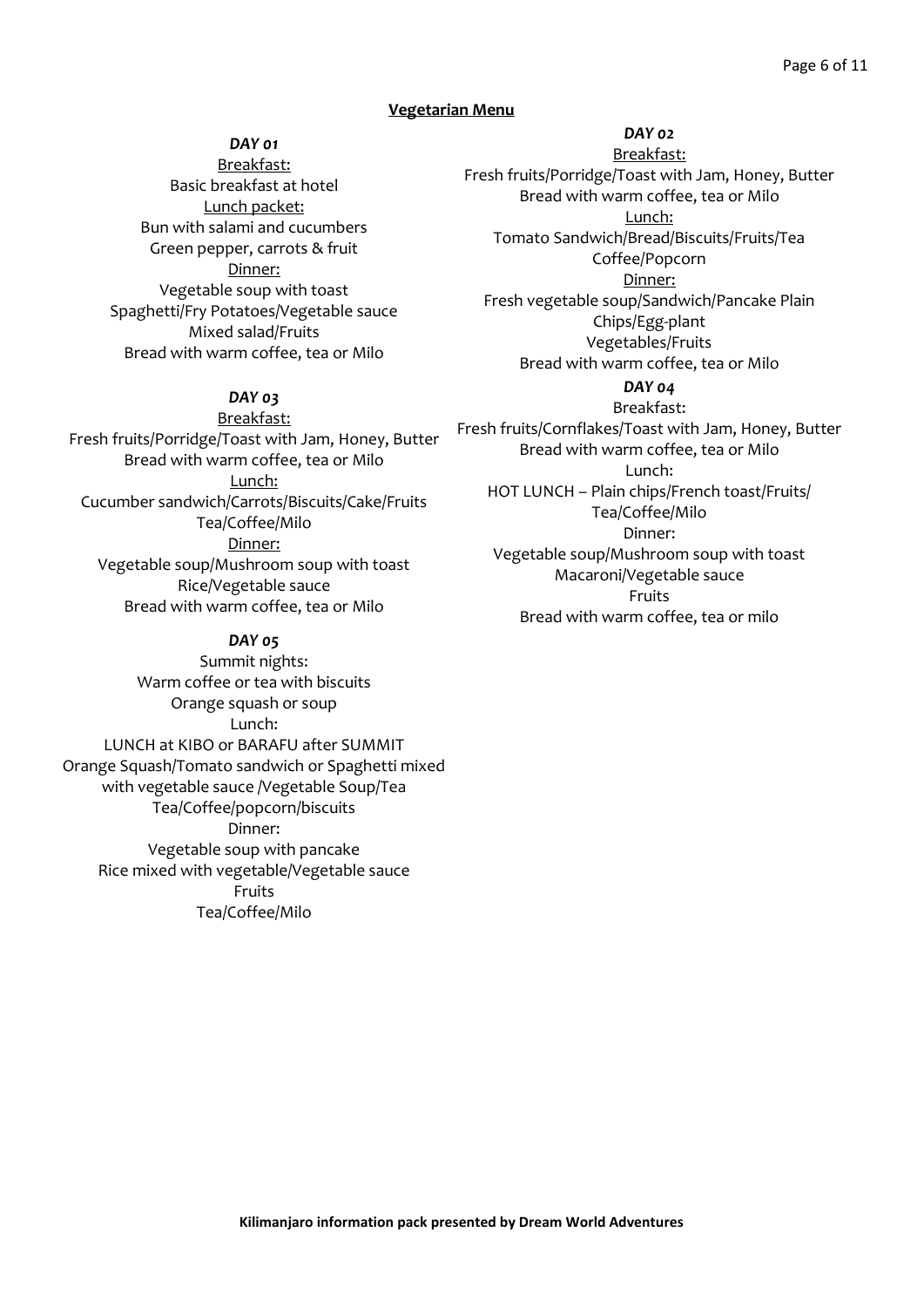# **Kilimanjaro Accommodation**

Included in all our Kilimanjaro Adventures packages is accommodation in Moshi ,Tanzania for the night before and after your Kilimanjaro trek.

It is not recommended to start your hike on the same day as your arrival date in Tanzania, even if your scheduled flight will be arriving in the early morning.

While hiking on Kilimanjaro most routes, except the Marangu route, you will be accommodated in expedition tents (tents are provided for).

On the Marangu route you will be accommodated in hikers' class huts that will also be part of your package.

# **Kilimanjaro Guides and Porters**

On all our expeditions up Kilimanjaro you will be accompanied by a highly trained, experienced and certified head guide. Again, depending on your group size, you will also have a varying number of assistant guides and porters included in your logistical team. They are there to increase your chances of a successful summit bid and add to your overall enjoyment of this adventure. Should one of the members in your group need to be evacuated from the mountain, one of the assistant guides and several porters will ensure that this happens as smoothly as possible. Due to the extra guides in your team, the rest of the group will not be affected if one of the members needs to descend and the rest of the group will still be able to summit. Included in your logistical team are porters that not only are there to make your adventure safer and more enjoyable, but also to make your trip more comfortable. Each hiker is able to provide a personal soft carry bag / duffel bag that will be carried by the porters. This bag can be filled with personal items that will not be used by the hiker during the day, but may not weigh more than 15 kg in total. Should a person want to take more personal items than what is needed and thereby exceeding the 15 kg limit, an additional porter will have to be hired by that person and the cost borne by him/her.

A tip at the end of your Kilimanjaro hike to the porters and guides in your team is generally expected for good service on the mountain. The recommended tip will be on average between US\$250~ US\$350 per hiker and this is dependent on the overall group size, below is a guideline as to how this amount is calculated.

| Herewith a guideline for tips up Kilimanjaro that are the industry standard: |                             |                           |  |
|------------------------------------------------------------------------------|-----------------------------|---------------------------|--|
| Head Guide                                                                   | $US$20 - 25$ per day        | (Ratio of 1 per 8 hikers) |  |
| Assistant guide                                                              | US\$10 - 15 per day         | (Ratio of 1 per 3 hikers) |  |
| Cook                                                                         | US\$10-12 per day           | (Ratio of 1 per 8 hikers) |  |
| Porters                                                                      | US\$8-10 per porter per day | (Average 3 porters/hiker) |  |

### **Training for your Kilimanjaro Adventure**

Make sure that you will be training correctly for Kilimanjaro. Due to the altitude you will not be running up Kilimanjaro, but will be walking at a very slow pace. Extremely fit people tend to battle to walk slowly, however with this we are not saying that you should not be fit. Training hikes with a daypack weighted to 10kg will help simulate what you will be doing for your 6 or more days on Kilimanjaro. By preparing with a heavy daypack, the approximately 5kg you will be carrying on the mountain will feel like nothing.

Remember that mental preparation is just as important. You will be placing yourself in situation that you might never have been in before and you will be very much out of your comfort zone. Your mind will persuade you to continue, especially on the summit evening! Imagine yourself already standing on the summit!

We at Dream World Adventures know that a standardized training program will not work for everyone, since people are at different fitness levels and hence we do not provide this in our proposal. We will however be able to guide you on your next course of action after gaining a better understanding of your personal fitness and experience.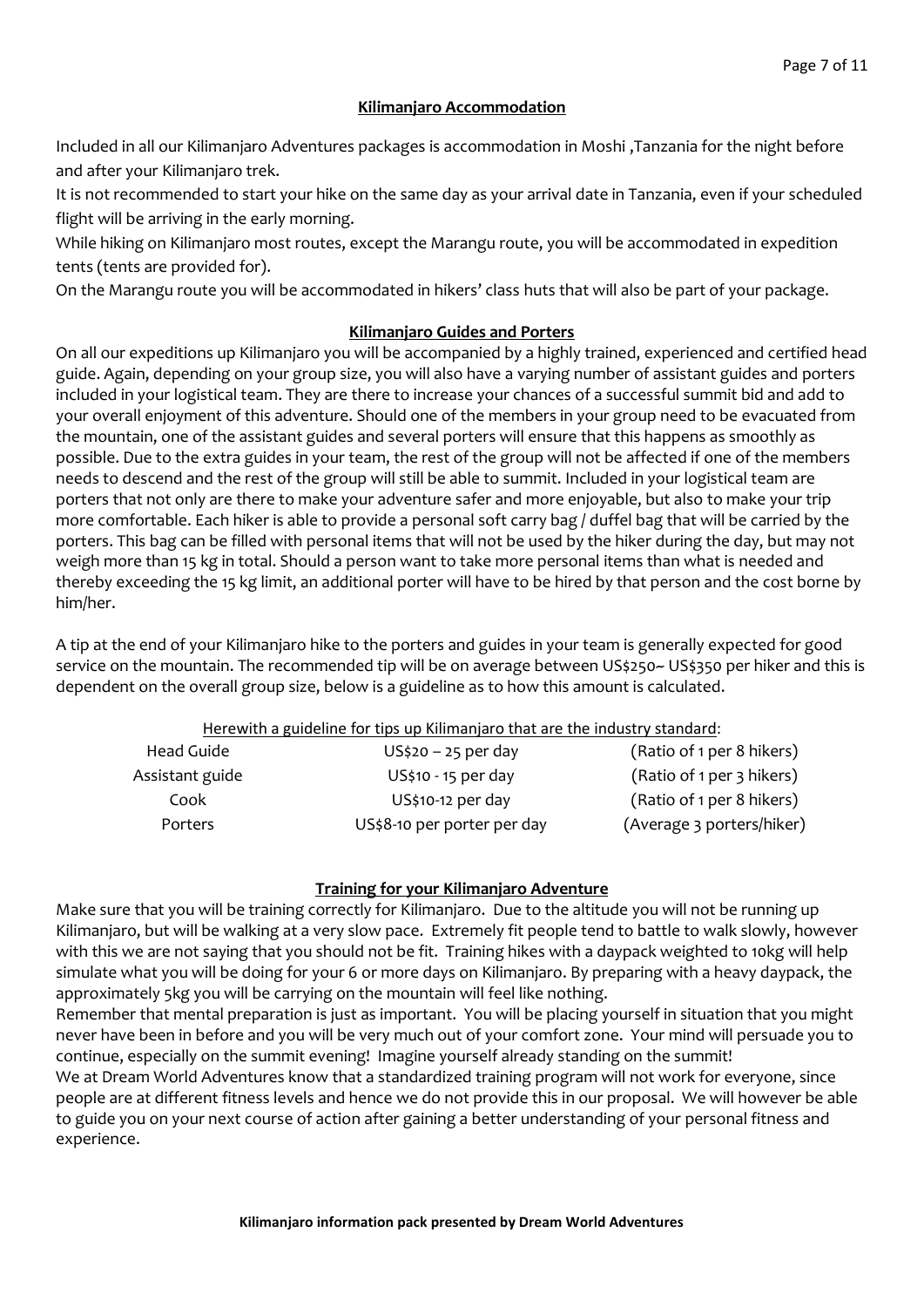#### Page 8 of 11

### **Our comprehensive recommended Kilimanjaro kit list**

For a safe and more comfortable adventure up Kilimanjaro there are a number of things to take in to consideration. Even if planning your adventure in the traditional dry season, you will have a good chance of rain down in the rain forest, at least. Adequate protection for keeping you dry is important (poncho). Protection from the sun's harmful rays, which are intensified on Kilimanjaro due to the thinner atmosphere, is also extremely important. For the summit attempt, the correct layering approach is a must, because having the wrong equipment can put your safety at risk and also decrease your chance of reaching the summit. When talking about correct layers, there are 3 different layers to plan for. The first layer will be that which is closest to your body and the correct thermal underwear that does not contain cotton, but wicks moisture away from the skin, is the way to go. The second layer will be your thermal layer that which will keep you warm in cold conditions. Most people will take a down jacket which will be more than sufficient, but a good thermal jacket (i.e. 300gram PolarTec® / Nordic® fleece ) or similar will also do the job. Remember to also take similar protection for your legs. Lastly you will have your outer layer, or outer shell. This will make sure that the heat that was created by your body does not escape and that cold wind or moisture does not bring down your core temperature. The key to the clothing and equipment, including you boots, is that it should be "breathable" – allowing moisture to wick away from the body and prevent outside conditions from affecting you adversely.

The following, provided by Dream World Adventures must be used as a guideline on what you need to take in order to have the best possible chance for a successful summit of Kilimanjaro.

| <b>HIKING SHIRTS</b>          | $\overline{4}$                       | T-shirts will also do, but stay away from cotton as this absorbs<br>moister that will reduce your core temperature. Synthetic fabrics<br>are better. The best would be to have long sleeve shirts that dry<br>quickly and are UV protective.                                                   |
|-------------------------------|--------------------------------------|------------------------------------------------------------------------------------------------------------------------------------------------------------------------------------------------------------------------------------------------------------------------------------------------|
| <b>HIKING SHORTS</b>          | $\overline{3}$                       | Once again try and stay away from cotton (rather use synthetic<br>fabrics). The best would be full length pants, with the option of zip-<br>off legs.                                                                                                                                          |
| SUN HAT (SUN PROTECTION)      | $\mathbf{1}$                         | Broad-rimmed hat, not just a cap - for proper sun protection.                                                                                                                                                                                                                                  |
| <b>SUNGLASSES</b>             | $\overline{2}$                       | Take a spare, it is always handy should you lose your glases while<br>hiking. Stay away from contact lenses as our eyes tend to dry out<br>due to the extreme weather conditions. A pair of glasses is very<br>useful on summit night to protect your eyes from the wind, dust and<br>dry air. |
| <b>SOCKS</b>                  | 6                                    | Thermal hiking socks are recommended to keep your feet dry to<br>prevent blisters.                                                                                                                                                                                                             |
| HIKING POLES/STICK            | $\mathbf{1}$<br>Or<br>$\overline{2}$ | Depends on your preference. Rather take a collapsible stick that can<br>be tied down onto your day pack should you be walking over a level<br>stretch, or the one stick is in the way.                                                                                                         |
| <b>HIKING BOOTS</b>           | $\mathbf{1}$                         | Your hiking boots should be comfortable, give you ankle support, be<br>waterproof & breathable, have a sturdy sole, and not be too heavy.<br>It is very important to get the correct boots for your feet, as most<br>makes a boots differ as far as sizes are concerned.                       |
| WALKING SHOES / RUNNING SHOES | $\mathbf{1}$                         | Once you get back to camp, it is recommended to give your feet a<br>rest with light shoes.                                                                                                                                                                                                     |
| BALACLAVA                     | $\mathbf{1}$                         | For the cold evenings and also for the summit night, to prevent heat<br>escaping from your head.                                                                                                                                                                                               |
| <b>WARM SCARF</b>             |                                      | For extra warmth around your head                                                                                                                                                                                                                                                              |
| THERMAL UNDERWEAR TOP         | $\overline{2}$                       | Stay away from cotton, synthetic fabrics that are breathable and<br>long sleeves are the best                                                                                                                                                                                                  |
| THERMAL UNDERWEAR PANTS       | $\overline{2}$                       | Stay away from cotton, synthetic fabrics are breathable and with<br>longs legs are the best.                                                                                                                                                                                                   |
| <b>THERMAL JACKET</b>         | $\mathbf{1}$                         | To trap your body heat. The best would be a Polartec®300 jacket or<br>similar                                                                                                                                                                                                                  |
| <b>THERMAL PANTS</b>          |                                      | To trap your body heat. The best could be a Polartec®100 pants or<br>similar                                                                                                                                                                                                                   |

**Kilimanjaro information pack presented by Dream World Adventures**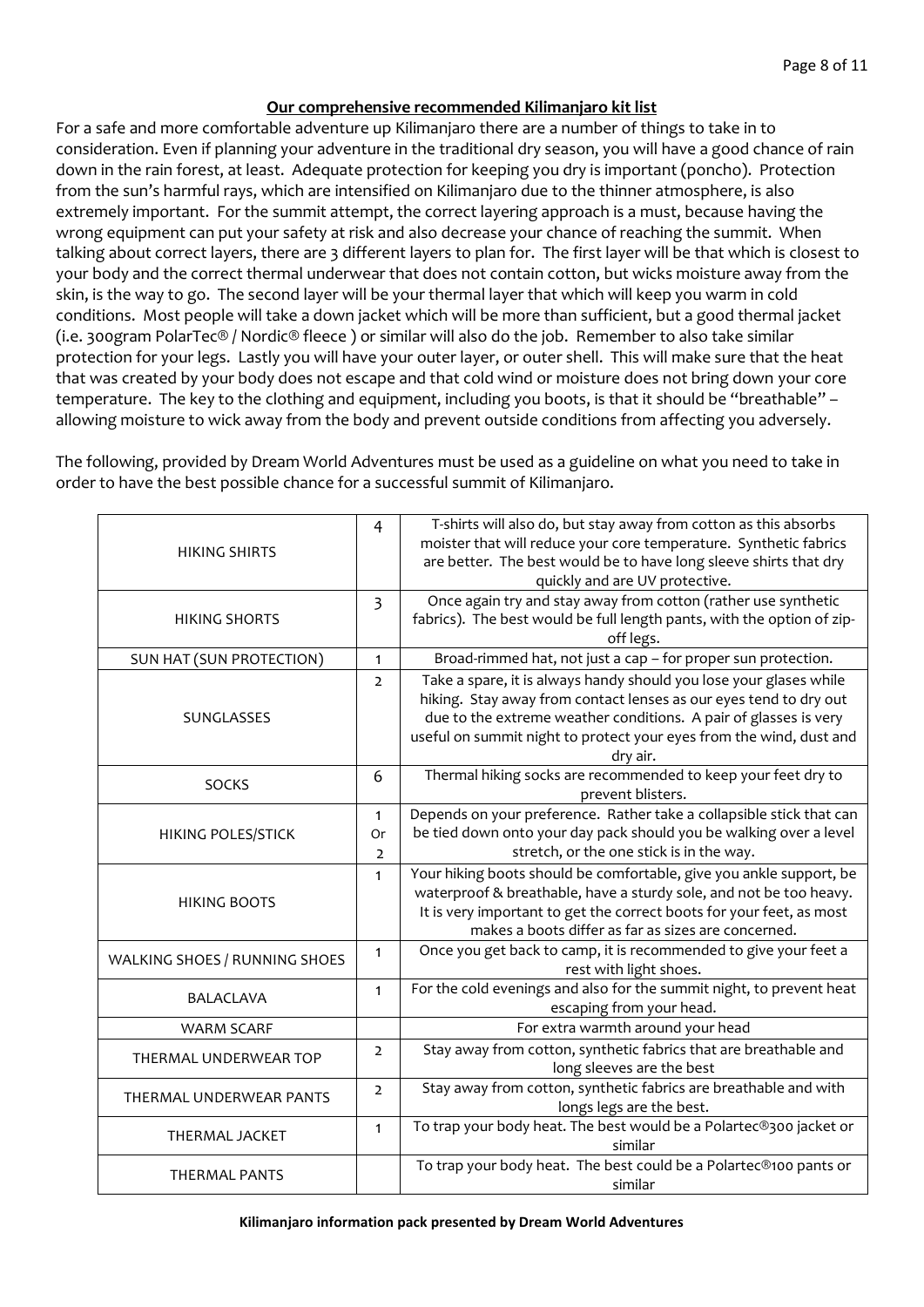| <b>GLOVES</b>            | 1              | The best combination is a fleece inner glove with outer mitt that is                                                                                                                                                                                         |
|--------------------------|----------------|--------------------------------------------------------------------------------------------------------------------------------------------------------------------------------------------------------------------------------------------------------------|
|                          |                | wind and water proof.                                                                                                                                                                                                                                        |
| WIND & WATERPROOF JACKET | 1              | To protect you from the cold wind, and light rain or snow. Also to be<br>used as your outer shell.                                                                                                                                                           |
| WIND & WATERPROOF PANTS  | $\mathbf{1}$   | To protect you from the cold wind, and light and light rain or snow.<br>Also to be used as your outer shell.                                                                                                                                                 |
| <b>PONCHO</b>            | 1              | To provide cover from hard or constant rain.                                                                                                                                                                                                                 |
| <b>GAITERS</b>           | 1              | A pair of gaiters will prevent water, mud and grass from getting in<br>your boots.                                                                                                                                                                           |
| SLEEPING BAG             | 1              | Rated at least -5°C, preferably up to -8°C.                                                                                                                                                                                                                  |
| <b>SLEEPING MAT</b>      | 1              | A 10mm sleeping mat is provides, but a self-inflatable mattress can<br>be taken along for added comfort.                                                                                                                                                     |
| DAY PACK                 | $\mathbf{1}$   | Around 35 liters capacity, you will need this to carry all items that you<br>would need and like to use during the day. Your extra equipment<br>will be carried on your behalf. Must have soft arm and hip straps for<br>comfort.                            |
| DUFFEL BAG / CARRY BAG   | $\mathbf{1}$   | Around 100 litres capacity. This bag will be carried on your behalf on<br>Kilimanjaro by porters. All your equipment must fit into this bag.                                                                                                                 |
| TRAVEL BAG               | 1              | Extra clothes can be left at the hotel. Should you be going on safari<br>or to Zanzibar after your hike it will not be necessary to take all your<br>items up Kilimanjaro.                                                                                   |
| HEADLAMP                 | 1              | Remember to take spare batteries. Rather take a headlamp than a<br>torch. LED headlamps work the best as allot less battery power<br>used.                                                                                                                   |
| <b>WATER BOTTLES</b>     | $\overline{2}$ | Total water consumption should be at least 3-5 litres per day. You<br>can purchase plastic 1.5l bottles of water at the hotel, so decant from<br>these to your own bottles or hydration system.                                                              |
| TOWEL & WASHCLOTH        |                | Keeping your body clean also increases your body's ability to keep<br>you warm. Ideally take a cloth that dries quickly and that can be uses<br>for washing.                                                                                                 |
| WET WIPES / BABY WIPES   |                | Perfect to quickly clean yourself before meals                                                                                                                                                                                                               |
| <b>TOILET PAPER</b>      |                | Please remember to practice environmentally friendly habits when<br>using the bush.                                                                                                                                                                          |
| <b>TRAIL SNAKS</b>       | 6              | Make a packet for each day. The meals provided (breakfast, lunch<br>and dinner) are more than adequate, but it is always a good idea to<br>have something to eat between meals. Energy drinks should also be<br>taken, but pure water must also be consumed. |
| CASH                     |                | Best to take USD cash in small denominations for tips, drinks and<br>gifts.                                                                                                                                                                                  |
| CAMERAS                  |                | Most cameras will work perfectly on Kilimanjaro. Video cameras will<br>also work perfectly. Just remember to protect your camera and to<br>take extra batteries for that perfect shot.                                                                       |

# MEDICAL KIT

| LIP PROTECTION CREAM    |  |
|-------------------------|--|
| SUN CREAM               |  |
| MOISTURISING CREAM      |  |
| PURIFYING TABLETS       |  |
| <b>HEADACHE TABLETS</b> |  |
| IMMODIUM                |  |
| PLASTERS                |  |
| BANDAGES                |  |
| <b>ANTISEPTIC CREAM</b> |  |
| REHYDRATE SACHETS       |  |

### **Kilimanjaro information pack presented by Dream World Adventures**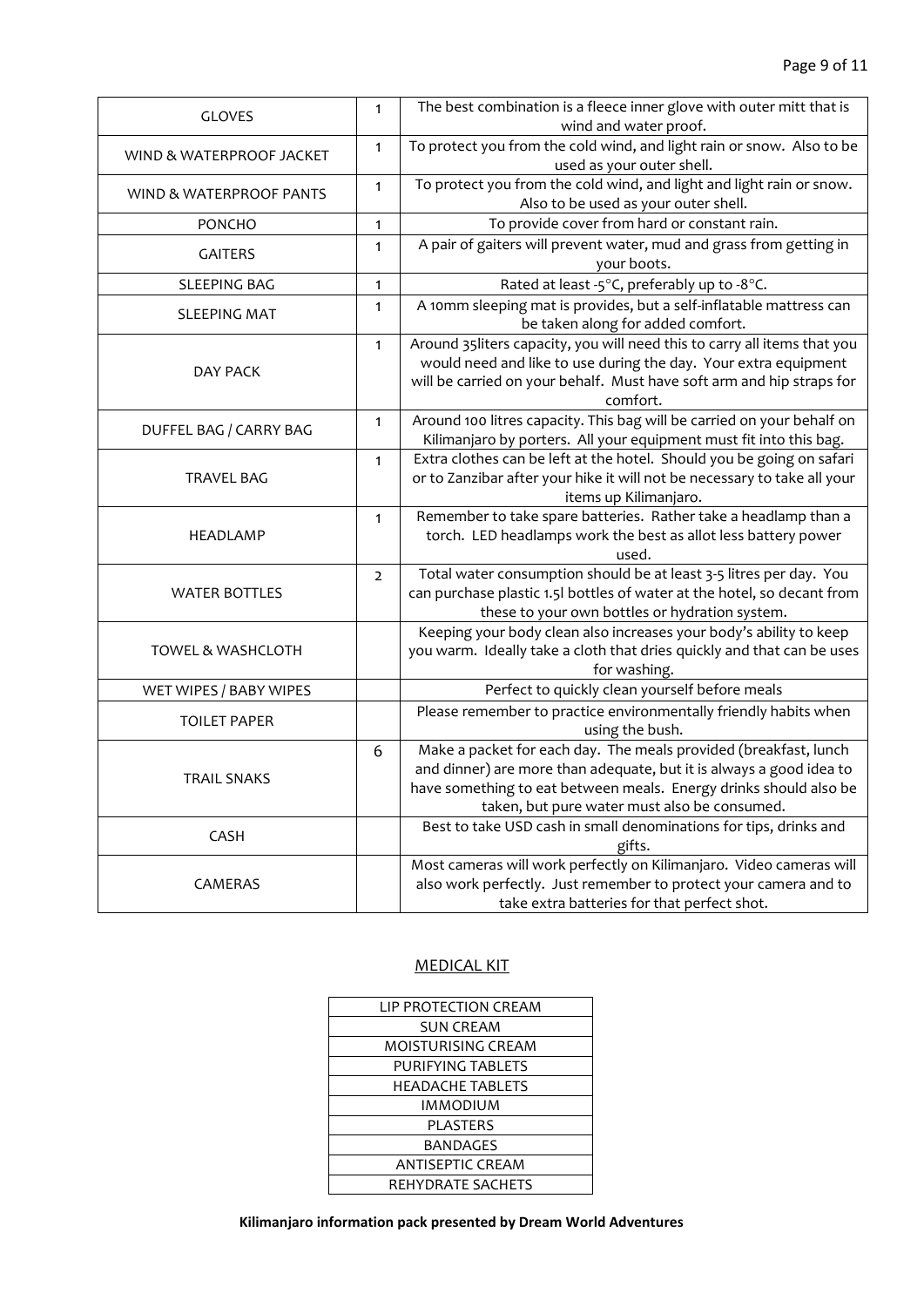| <b>MALARIA TABLETS</b> |  |
|------------------------|--|
| <b>MULTIVITAMINS</b>   |  |

Below please find a list of *rental equipment* that we can endeavour to assist you with upon arrival at Springlands Hotel through our Tanzanian counterparts.

The rates indicated below are for the 6 or 7 days that you will be on Kilimanjaro in total:

| Daypack                                | US\$ 12 |
|----------------------------------------|---------|
| Sleeping bag (rated to -25°C temp)     | US\$ 40 |
| Duffel Bag                             | US\$6   |
| Hiking Poles (2)                       | US\$ 12 |
| Gaiters                                | US\$ 8  |
| Gloves                                 | US\$6   |
| Raincoat                               | US\$ 12 |
| <b>Rain Pants</b>                      | US\$ 12 |
| Poncho (light)                         | US\$ 12 |
| Outer shell jacket (Marmot or similar) | US\$ 12 |
| Warm Jacket/Down Jacket                | US\$ 12 |
| Fleece Pants                           | US\$6   |

Hyperbaric Pressure Bag (Gamow Bag) available for rental for US\$130 per group. Portable Toilet & toilet tent available for rental at US\$100